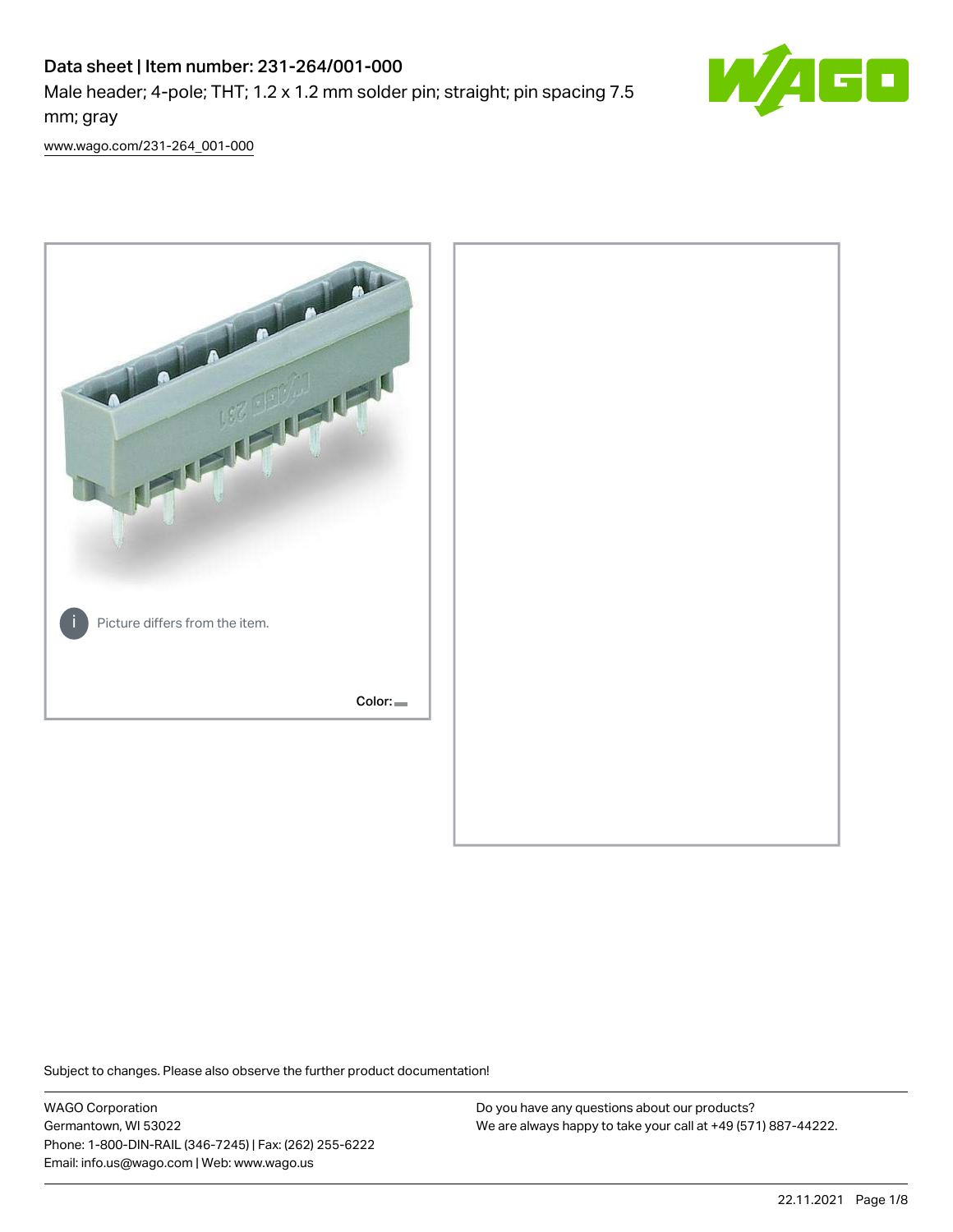

Dimensions in mm

 $L =$  (pole no.  $-1$ ) x pin spacing  $+8.2$  mm

#### Item description

- **Horizontal or vertical PCB mounting via straight or angled solder pins**
- 1.2 x 1.2 mm solder pins allow nominal current up to 16 A, enhancing stability of shorter headers
- $\blacksquare$ With coding fingers

#### Data Notes

Safety information 1 The MCS – MULTI CONNECTION SYSTEM includes connectors

Subject to changes. Please also observe the further product documentation!  $\nu$ 

WAGO Corporation Germantown, WI 53022 Phone: 1-800-DIN-RAIL (346-7245) | Fax: (262) 255-6222 Email: info.us@wago.com | Web: www.wago.us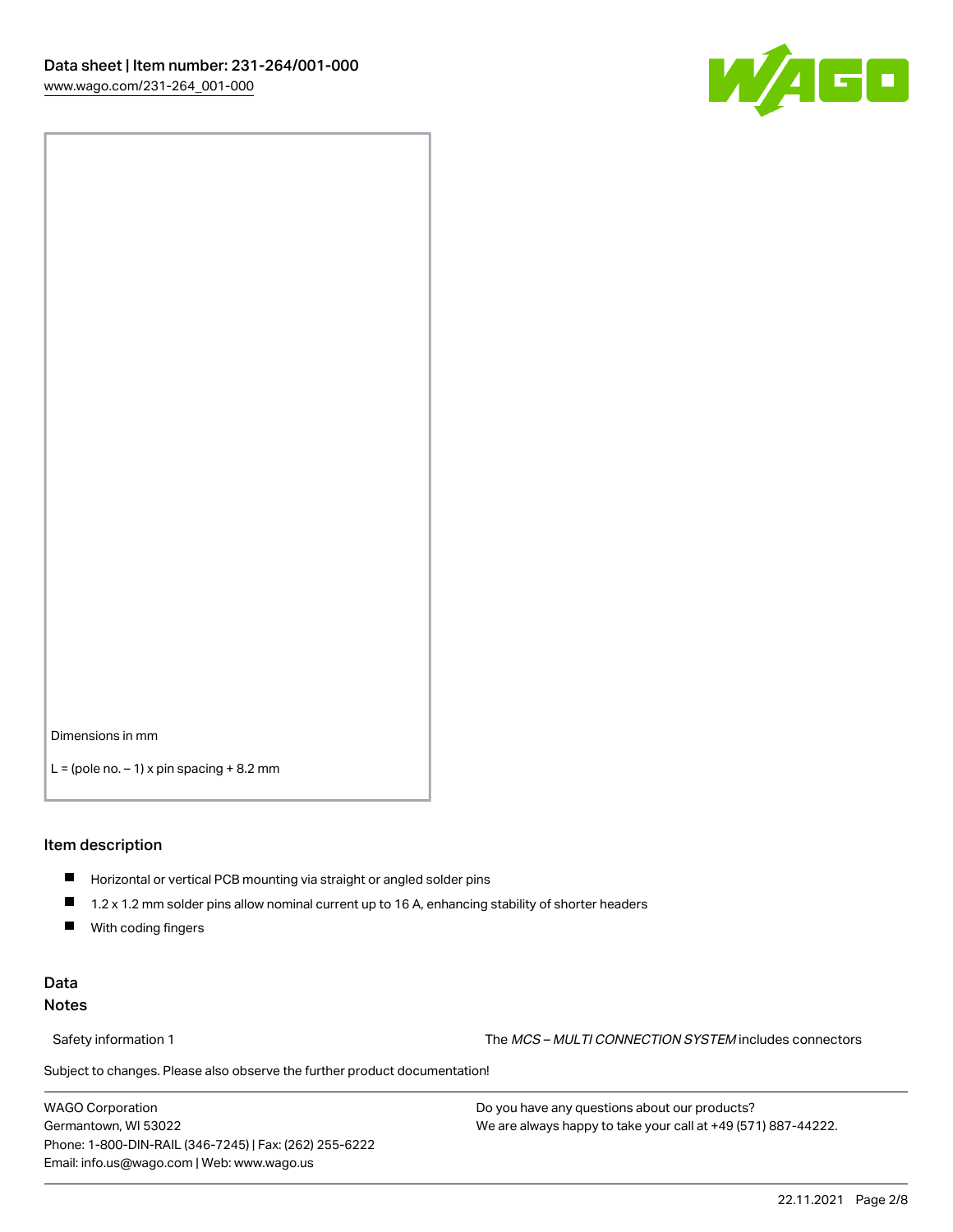

without breaking capacity in accordance with DIN EN 61984. When

|           | used as intended, these connectors must not be connected<br>/disconnected when live or under load. The circuit design should<br>ensure header pins, which can be touched, are not live when<br>unmated.                                                             |
|-----------|---------------------------------------------------------------------------------------------------------------------------------------------------------------------------------------------------------------------------------------------------------------------|
| Variants: | Other pole numbers<br>3.8 mm pin projection for male headers with straight solder pins<br>Gold-plated or partially gold-plated contact surfaces<br>Other versions (or variants) can be requested from WAGO Sales or<br>configured at https://configurator.wago.com/ |

## Electrical data

#### IEC Approvals

| Ratings per                 | IEC/EN 60664-1                                                        |
|-----------------------------|-----------------------------------------------------------------------|
| Rated voltage (III / 3)     | 500 V                                                                 |
| Rated surge voltage (III/3) | 6kV                                                                   |
| Rated voltage (III/2)       | 630 V                                                                 |
| Rated surge voltage (III/2) | 6 <sub>kV</sub>                                                       |
| Nominal voltage (II/2)      | 1000V                                                                 |
| Rated surge voltage (II/2)  | 6 <sub>kV</sub>                                                       |
| Rated current               | 16A                                                                   |
| Legend (ratings)            | $(III / 2)$ $\triangle$ Overvoltage category III / Pollution degree 2 |

#### UL Approvals

| Approvals per                  | UL 1059 |
|--------------------------------|---------|
| Rated voltage UL (Use Group B) | 300 V   |
| Rated current UL (Use Group B) | 15 A    |
| Rated voltage UL (Use Group D) | 300 V   |
| Rated current UL (Use Group D) | 10 A    |

## Ratings per UL

| Rated voltage UL 1977 | 600 V |
|-----------------------|-------|
| Rated current UL 1977 |       |

## CSA Approvals

| Approvals per                   | $\sim$ |
|---------------------------------|--------|
| Rated voltage CSA (Use Group B) | 300 V  |

Subject to changes. Please also observe the further product documentation!

| <b>WAGO Corporation</b>                                | Do you have any questions about our products?                 |
|--------------------------------------------------------|---------------------------------------------------------------|
| Germantown, WI 53022                                   | We are always happy to take your call at +49 (571) 887-44222. |
| Phone: 1-800-DIN-RAIL (346-7245)   Fax: (262) 255-6222 |                                                               |
| Email: info.us@wago.com   Web: www.wago.us             |                                                               |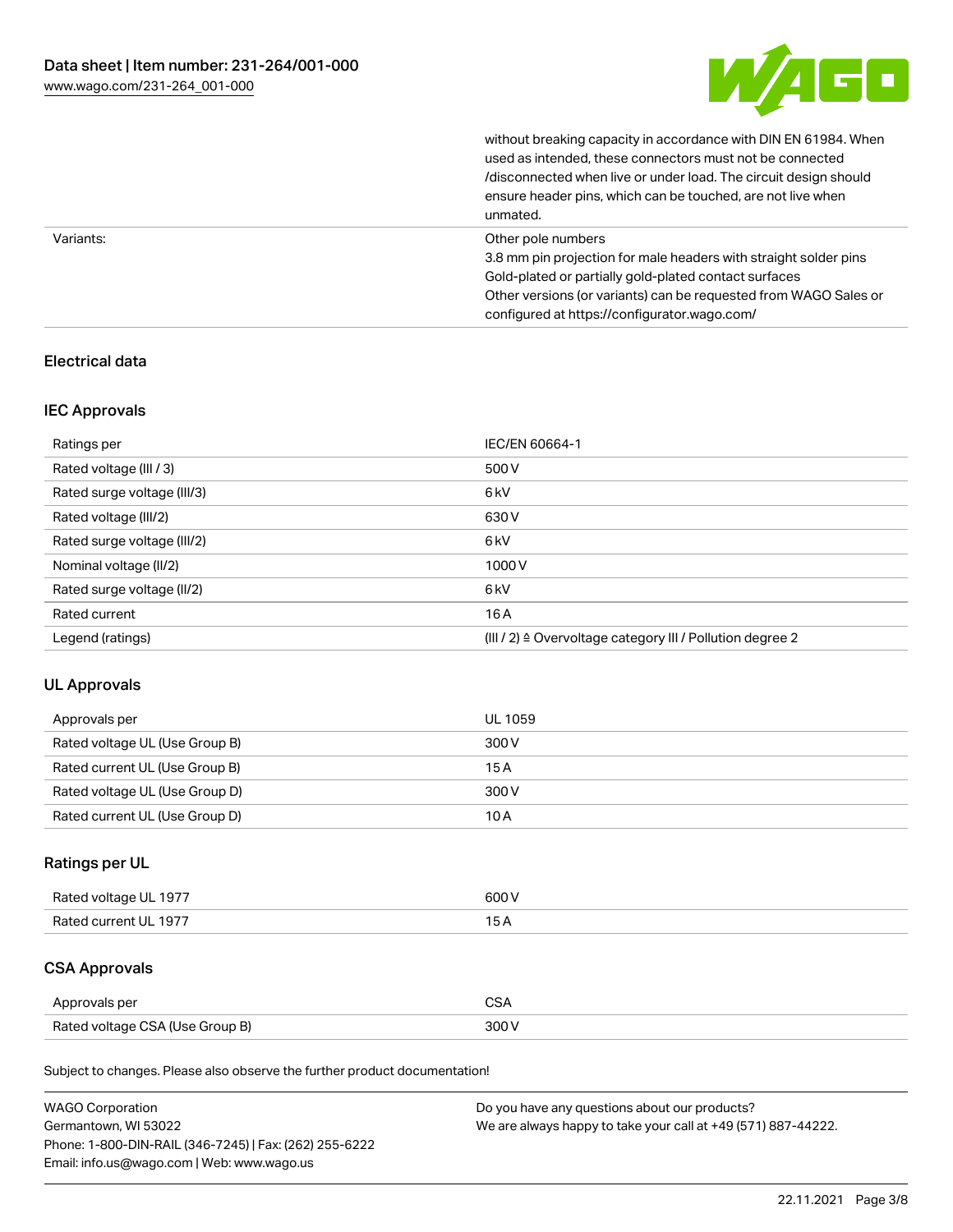[www.wago.com/231-264\\_001-000](http://www.wago.com/231-264_001-000)



| Rated current CSA (Use Group B) | 15 A  |
|---------------------------------|-------|
| Rated voltage CSA (Use Group D) | 300 V |
| Rated current CSA (Use Group D) | 10 A  |

#### Connection data

| Total number of potentials |  |
|----------------------------|--|
| Number of connection types |  |
| Number of levels           |  |

## Connection 1

| Number of poles |  |
|-----------------|--|

#### Physical data

| Pin spacing                          | 7.5 mm / 0.295 inch  |
|--------------------------------------|----------------------|
| Width                                | 30.7 mm / 1.209 inch |
| Height                               | 17 mm / 0.669 inch   |
| Height from the surface              | 12 mm / 0.472 inch   |
| Depth                                | 8.4 mm / 0.331 inch  |
| Solder pin length                    | $5 \,\mathrm{mm}$    |
| Solder pin dimensions                | $1.2 \times 1.2$ mm  |
| Drilled hole diameter with tolerance | $17^{(+0.1)}$ mm     |

#### Plug-in connection

| Contact type (pluggable connector) | Male connector/plug |
|------------------------------------|---------------------|
| Connector (connection type)        | for PCB             |
| Mismating protection               | No                  |
| Mating direction to the PCB        | $90^{\circ}$        |
| Locking of plug-in connection      | Without             |

## PCB contact

| PCB Contact                         | THT                                      |
|-------------------------------------|------------------------------------------|
| Solder pin arrangement              | over the entire male connector (in-line) |
| Number of solder pins per potential |                                          |

Subject to changes. Please also observe the further product documentation!

WAGO Corporation Germantown, WI 53022 Phone: 1-800-DIN-RAIL (346-7245) | Fax: (262) 255-6222 Email: info.us@wago.com | Web: www.wago.us Do you have any questions about our products? We are always happy to take your call at +49 (571) 887-44222.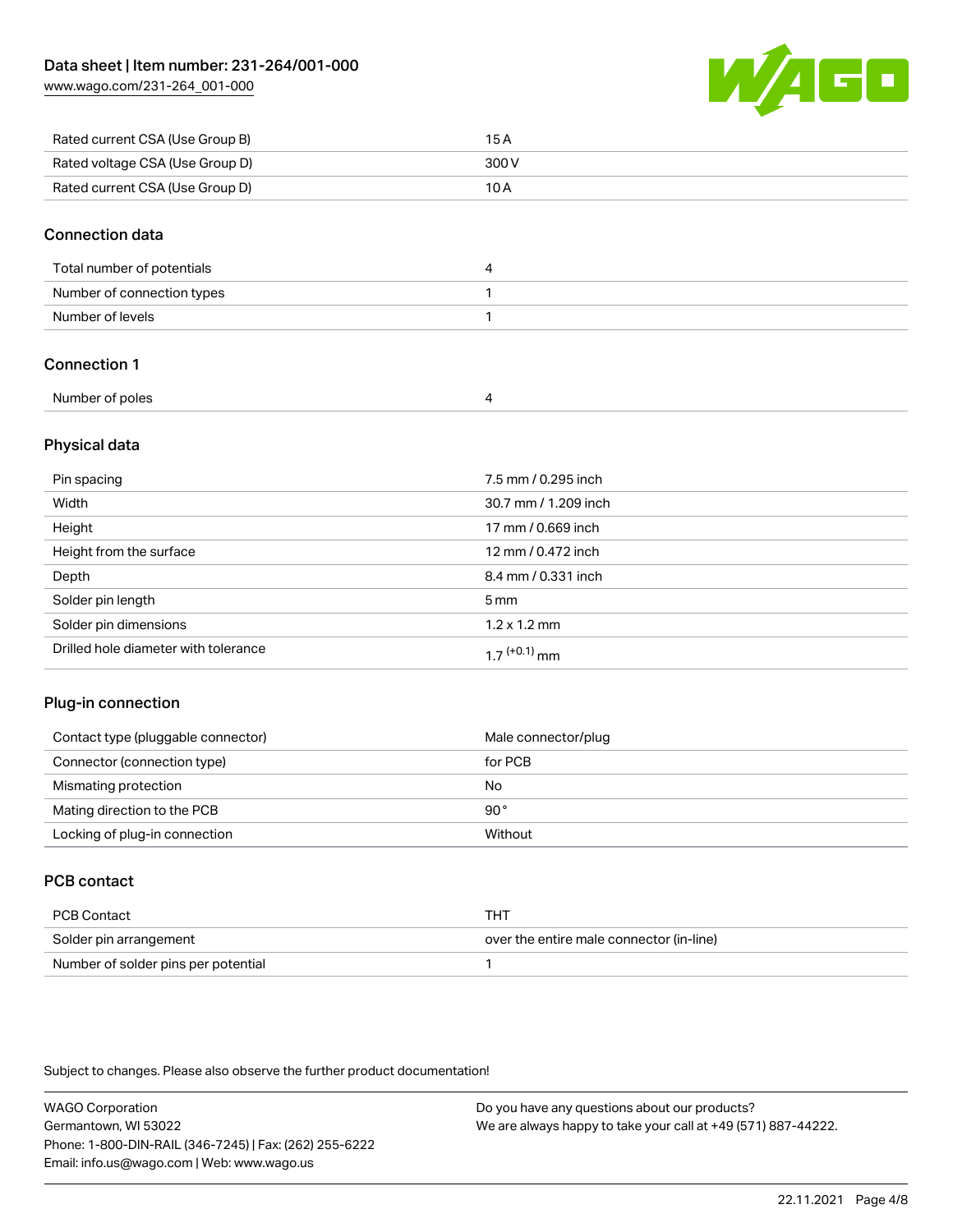

#### Material data

| Color                       | gray                                   |
|-----------------------------|----------------------------------------|
| Material group              |                                        |
| Insulation material         | Polyamide (PA66)                       |
| Flammability class per UL94 | V <sub>0</sub>                         |
| Contact material            | Electrolytic copper (E <sub>Cu</sub> ) |
| Contact plating             | tin-plated                             |
| Fire load                   | 0.035 MJ                               |
| Weight                      | 2.1 <sub>g</sub>                       |

#### Environmental requirements

| Limit temperature range | $+100 °C$<br>-60 |
|-------------------------|------------------|
|-------------------------|------------------|

#### Commercial data

| Product Group         | 3 (Multi Conn. System) |
|-----------------------|------------------------|
| PU (SPU)              | 100 Stück              |
| Packaging type        | box                    |
| Country of origin     | DE                     |
| <b>GTIN</b>           | 4044918929103          |
| Customs tariff number | 8536694040             |

#### Approvals / Certificates

#### Country specific Approvals

| Logo | Approval                                     | <b>Additional Approval Text</b> | Certificate<br>name |
|------|----------------------------------------------|---------------------------------|---------------------|
|      | CВ<br><b>DEKRA Certification B.V.</b>        | IEC 61984                       | NL-39756            |
|      | <b>CSA</b><br>DEKRA Certification B.V.       | C <sub>22.2</sub>               | 1466354             |
| EMA  | <b>KEMA/KEUR</b><br>DEKRA Certification B.V. | EN 61984                        | 2190761.01          |

#### Ship Approvals

Subject to changes. Please also observe the further product documentation!

| <b>WAGO Corporation</b>                                | Do you have any questions about our products?                 |
|--------------------------------------------------------|---------------------------------------------------------------|
| Germantown, WI 53022                                   | We are always happy to take your call at +49 (571) 887-44222. |
| Phone: 1-800-DIN-RAIL (346-7245)   Fax: (262) 255-6222 |                                                               |
| Email: info.us@wago.com   Web: www.wago.us             |                                                               |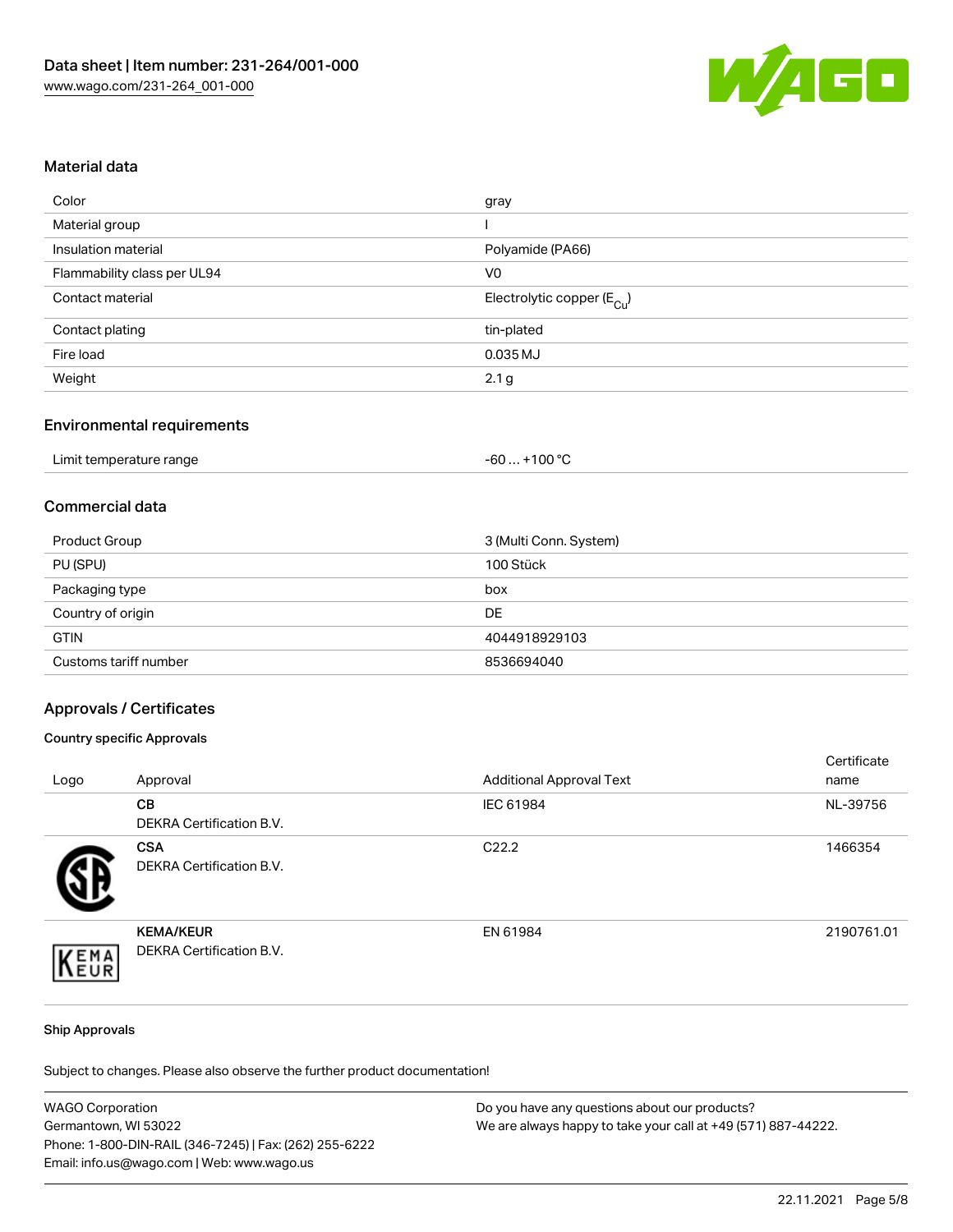## Data sheet | Item number: 231-264/001-000

[www.wago.com/231-264\\_001-000](http://www.wago.com/231-264_001-000)



| Logo                | Approval                                                                                                   | <b>Additional Approval Text</b> |                              | Certificate<br>name                |
|---------------------|------------------------------------------------------------------------------------------------------------|---------------------------------|------------------------------|------------------------------------|
| ABS                 | <b>ABS</b><br>American Bureau of Shipping                                                                  | -                               |                              | $19 -$<br>HG1869876-<br><b>PDA</b> |
| VERITAS             | BV<br>Bureau Veritas S.A.                                                                                  | <b>IEC 60998</b>                |                              | 11915/D0<br>BV                     |
|                     | <b>DNV GL</b><br>Det Norske Veritas, Germanischer Lloyd                                                    | $\overline{\phantom{0}}$        |                              | TAE000016Z                         |
| <b>UL-Approvals</b> |                                                                                                            |                                 |                              |                                    |
| Logo                | Approval                                                                                                   | <b>Additional Approval Text</b> |                              | Certificate<br>name                |
|                     | UR<br>Underwriters Laboratories Inc.                                                                       | <b>UL 1059</b>                  |                              | E45172                             |
|                     | <b>UR</b><br>Underwriters Laboratories Inc.                                                                | <b>UL 1977</b>                  |                              | E45171                             |
| Counterpart         |                                                                                                            |                                 |                              |                                    |
|                     | Item no.231-204/026-000<br>Female plug; 4-pole; 12 AWG max; pin spacing 7.5 mm; 1 conductor per pole; gray |                                 | www.wago.com/231-204/026-000 |                                    |

## Optional accessories

#### Coding

| Intermediate plate |                                                                  |                      |
|--------------------|------------------------------------------------------------------|----------------------|
|                    | Item no.: 231-500<br>Spacer; for formation of groups; light gray | www.wago.com/231-500 |
| Coding             |                                                                  |                      |
|                    | Item no.: 231-130<br>Coding key; snap-on type; light gray        | www.wago.com/231-130 |

.<br>Subject to changes. Please also observe the further product documentation!

WAGO Corporation Germantown, WI 53022 Phone: 1-800-DIN-RAIL (346-7245) | Fax: (262) 255-6222 Email: info.us@wago.com | Web: www.wago.us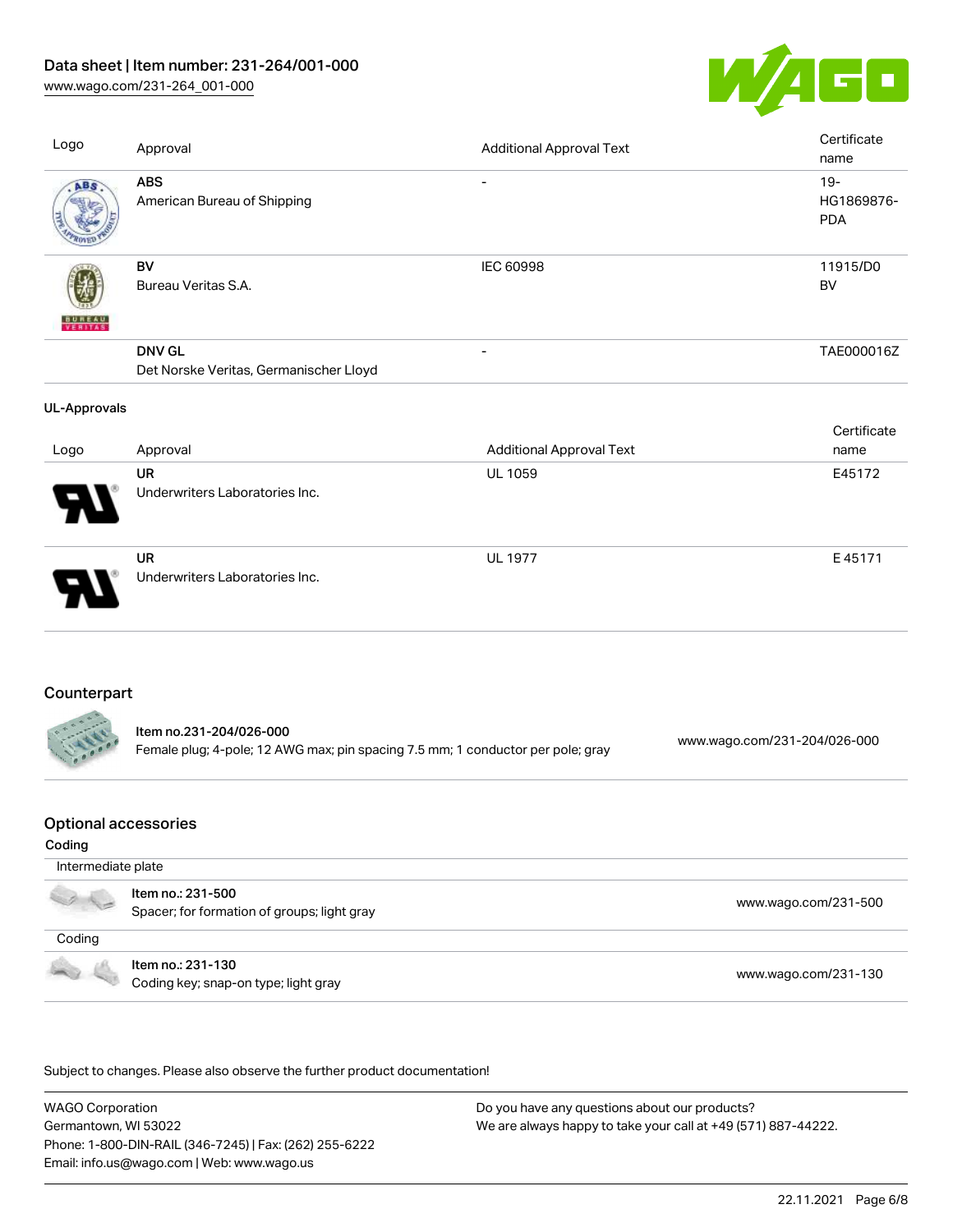

## **Downloads** Documentation

| <b>Additional Information</b>                                                                                                                                          |            |               |          |
|------------------------------------------------------------------------------------------------------------------------------------------------------------------------|------------|---------------|----------|
| <b>Technical explanations</b>                                                                                                                                          | 2019 Apr 3 | pdf<br>2.0 MB | Download |
| <b>CAD files</b>                                                                                                                                                       |            |               |          |
| CAD data                                                                                                                                                               |            |               |          |
| 2D/3D Models 231-264/001-000                                                                                                                                           |            | <b>URL</b>    | Download |
| <b>CAE</b> data                                                                                                                                                        |            |               |          |
| EPLAN Data Portal 231-264/001-000                                                                                                                                      |            | URL           | Download |
| ZUKEN Portal 231-264/001-000                                                                                                                                           |            | URL           | Download |
| EPLAN Data Portal 231-264/001-000                                                                                                                                      |            | <b>URL</b>    | Download |
| <b>PCB Design</b>                                                                                                                                                      |            |               |          |
| Symbol and Footprint 231-264/001-000                                                                                                                                   |            | URL           | Download |
| CAx data for your PCB design, consisting of "schematic symbols and PCB footprints",<br>allow easy integration of the WAGO component into your development environment. |            |               |          |
| <b>Supported formats:</b>                                                                                                                                              |            |               |          |
| Accel EDA 14 & 15<br>Ш                                                                                                                                                 |            |               |          |
| Ш<br>Altium 6 to current version                                                                                                                                       |            |               |          |
| ш<br>Cadence Allegro                                                                                                                                                   |            |               |          |
| DesignSpark                                                                                                                                                            |            |               |          |
| Ш<br>Eagle Libraries                                                                                                                                                   |            |               |          |
| Ш<br>KiCad                                                                                                                                                             |            |               |          |
| Mentor Graphics BoardStation                                                                                                                                           |            |               |          |
| Ц<br>Mentor Graphics Design Architect                                                                                                                                  |            |               |          |
| H.<br>Mentor Graphics Design Expedition 99 and 2000                                                                                                                    |            |               |          |
| п<br>OrCAD 9.X PCB and Capture                                                                                                                                         |            |               |          |
| Ш<br>PADS PowerPCB 3, 3.5, 4.X, and 5.X                                                                                                                                |            |               |          |
| Ш<br>PADS PowerPCB and PowerLogic 3.0                                                                                                                                  |            |               |          |
| ш<br>PCAD 2000, 2001, 2002, 2004, and 2006                                                                                                                             |            |               |          |
| Subject to changes. Please also observe the further product documentation!                                                                                             |            |               |          |
|                                                                                                                                                                        |            |               |          |

WAGO Corporation Germantown, WI 53022 Phone: 1-800-DIN-RAIL (346-7245) | Fax: (262) 255-6222 Email: info.us@wago.com | Web: www.wago.us